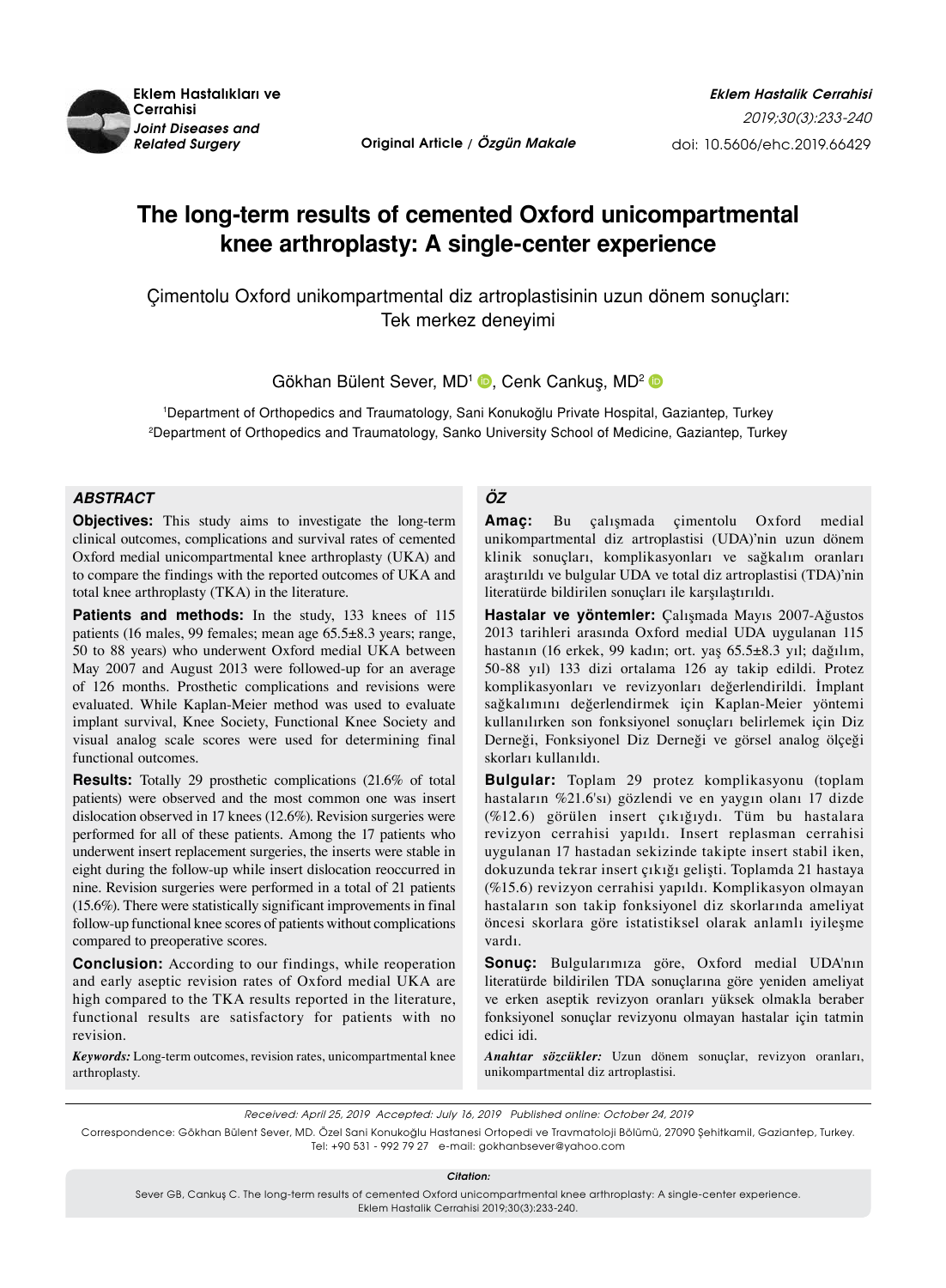Treatment options for medial compartment osteoarthritis of the knee include unicompartmental knee arthroplasty (UKA), total knee arthroplasty (TKA) and high tibial osteotomy. Although UKA was firstly described in the early 1950s, UKA application has been receiving growing interest particularly over the past 25 years<sup>[1]</sup> since minimally invasive surgeries have been currently more favorable.<sup>[2,3]</sup> Due to the difficulty of the learning curve at the beginning and limited availability of the literature on clinical outcomes, surgeons have generally avoided this surgery in the past.

Oxford UKA, described by Goodfellow and O'Connor, was firstly used in 1982.[4] The Oxford medial UKA prosthesis was introduced with the following arguments: it can be used with minimally invasive approach, the extensor mechanism is preserved without luxation of the patella during the surgery and it can reduce debris formation with the use of mobile insert. When further studies also supported these arguments with short- and long-term clinical outcomes, its use has become widespread.<sup>[4,5]</sup> However, higher revision rates compared to TKA reported in the registry data of different countries led orthopedic surgeons to approach this surgery cautiously.<sup>[6-9]</sup>

Several studies have also been performed in Turkey, reporting successful short- and mid-term clinical outcomes of Oxford UKA.[10,12] However, the presence of controversial data reported in the literature encouraged us to investigate the longterm clinical outcomes of Oxford UKA with a large number of cases which could potentially contribute to the controversial notion of UKA in the literature. Accordingly, in this study, we aimed to investigate the long-term clinical outcomes, complications and survival rates of cemented Oxford medial UKA and to compare the findings with the reported outcomes of UKA and TKA in the literature.

#### **PATIENTS AND METHODS**

This retrospective single-center study was conducted at Sani Konukoğlu Private Hospital Department of Orthopaedics and Traumatology and included patients who underwent cemented mobile bearing Oxford UKA for knee medial compartment osteoarthritis between May 2007 and August 2013. Patients who underwent surgical treatment for secondary osteoarthritis (inflammatory arthritis, history of complex knee surgery, history of trauma), lateral UKA, medial UKA with fix insert, and TKA surgeries were excluded. Indications of medial UKA were: *(i)* presence of isolated medial compartment osteoarthritis, *(ii)* clinical and intraoperative evaluation of anterior cruciate ligament (ACL) intact, *(iii)* less than 10 degrees of flexion contracture, *(iv)* more than 90 degrees of flexion range of motion, *(v)* less than 15 degrees of varus deformity improved by manual stress graphy and, *(vi)* less than 10 degrees of valgus deformity. Body mass index and patellofemoral arthrosis without pure anterior knee pain were not accepted as contraindication criteria. A total of 187 knees of 156 patients who met these criteria were included in the study. However, five of these patients died during the study and 36 patients could not be reached at the final follow-up visit. Therefore, radiological and clinical evaluations were conducted on 133 knees from 115 patients (16 males, 99 females; mean age 65.5±8.3 years; range, 50 to 88 years). The study protocol was approved by the Sani Konukoğlu Private Hospital Ethics Committee. A written informed consent was obtained from each patient. The study was conducted in accordance with the principles of the Declaration of Helsinki.

Radiological evaluation of the patients with lateral, patellar tangential radiographs and anteroposterior knee radiographs in standing position was performed on both knees preoperatively and at final visit. No arthroscopy was performed during the surgery. In all cases, the lateral compartment and ACL were observed after the initial exposure. TKA was performed in one patient who had cartilage loss in all compartments during the same session. After the surgical operation, the patients were followed-up at first, third, sixth months and annually. The patients who did not regularly attend the annual follow-ups were still tried to be reached at the last control. The patients were evaluated clinically based on the Knee Society Score (KSS), Functional Knee Society Score (FKSS), visual analog scale (VAS) score and radiological data. The evaluation of the components and the radiolucent area, if any, was performed using the method described previously by Gulatin.<sup>[13]</sup> All patients who underwent revision due to tibia loosening were indicated by X-ray and scintigraphy. Kaplan-Meier index was used for determining the implant surveillance.

#### **Statistical analysis**

Statistical analysis were carried out using SPSS version 15.0 software program (SPSS Inc., Chicago, IL, USA). The probabilities of uncomplicated survival and the uncomplicated mean time were obtained using the Kaplan-Meier method for all groups and age groups. As descriptive statistics, mean±standard deviation or median (minimum-maximum) values were reported for continuous data while percentage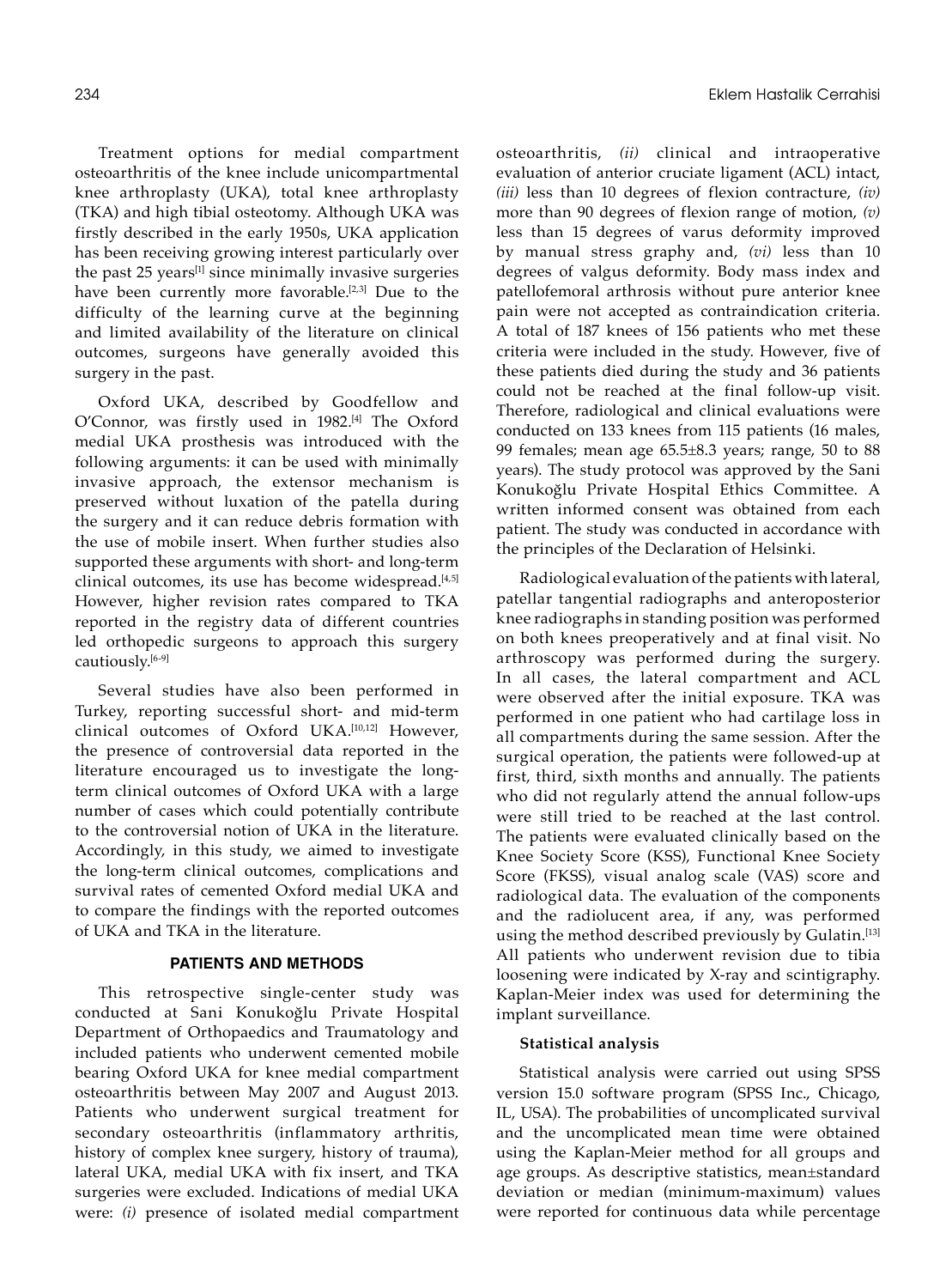| IABLE I<br>Clinical outcomes in patients without complications |        |         |        |         |        |         |       |  |
|----------------------------------------------------------------|--------|---------|--------|---------|--------|---------|-------|--|
|                                                                |        |         |        |         |        |         |       |  |
|                                                                | Median | Min-Max | Median | Min-Max | Median | Min-Max | р     |  |
| Preoperative                                                   | 58.2   | 46-63   | 56.8   | 46-61   |        | $7-9$   | 0.001 |  |
| Postoperative                                                  | 81.2   | 62-100  | 77.9   | 54-100  |        | $0 - 8$ | 0.001 |  |

**Table I**

FKSS: Functional Knee Society Score; KSS: Knee Society Score; VAS: Visual analog scale.

and number values were reported for categorical data. The paired samples t-test was used for the preand postoperative values with normal distribution whereas the Wilcoxon signed-rank test was used if the values were not normally distributed. P value <0.05 was considered as statistically significant level for all analyses.

#### **RESULTS**

When all the patients who had no revision were evaluated together, a statistically significant improvement was observed in the clinical results. Knee Society Score was found to be 58.2 (range, 46-63) preoperatively while it was 81.7 (range, 62-100) at the final follow-up ( $p$ <0.05). Similarly, FKSS was found to be 56.8 (range, 46-61) preoperatively and it was 77.9 (range, 54-100) at the final follow-up ( $p<0.05$ ). There was also a significant improvement in VAS values

(p<0.05). While the preoperative VAS value was 7, it decreased to 2 at the final follow-up (Table I). In the final follow-up, KSS values were excellent in 77 knees, good in 25 knees, moderate in five knees, and poor in five knees. Also, FKSS values were excellent in 71 knees, good in 28 knees, moderate in five knees, and poor in eight knees.

Postoperative complications developed in 29 patients (21.6%) and the most common complication was insert dislocation in 17 patients (12.6%) (Figure 1a, b). For the patients with insert dislocation, the insert was changed with a thicker and/or anatomical insert initially. The insert dislocation reoccurred in nine patients (52.9%). Revision with primary knee arthroplasty was performed in these patients. Eight patients (47.1%) who did not develop any complication following



**Figure 1. (a)** Anteroposterior and **(b)** lateral graphies of insert dislocation.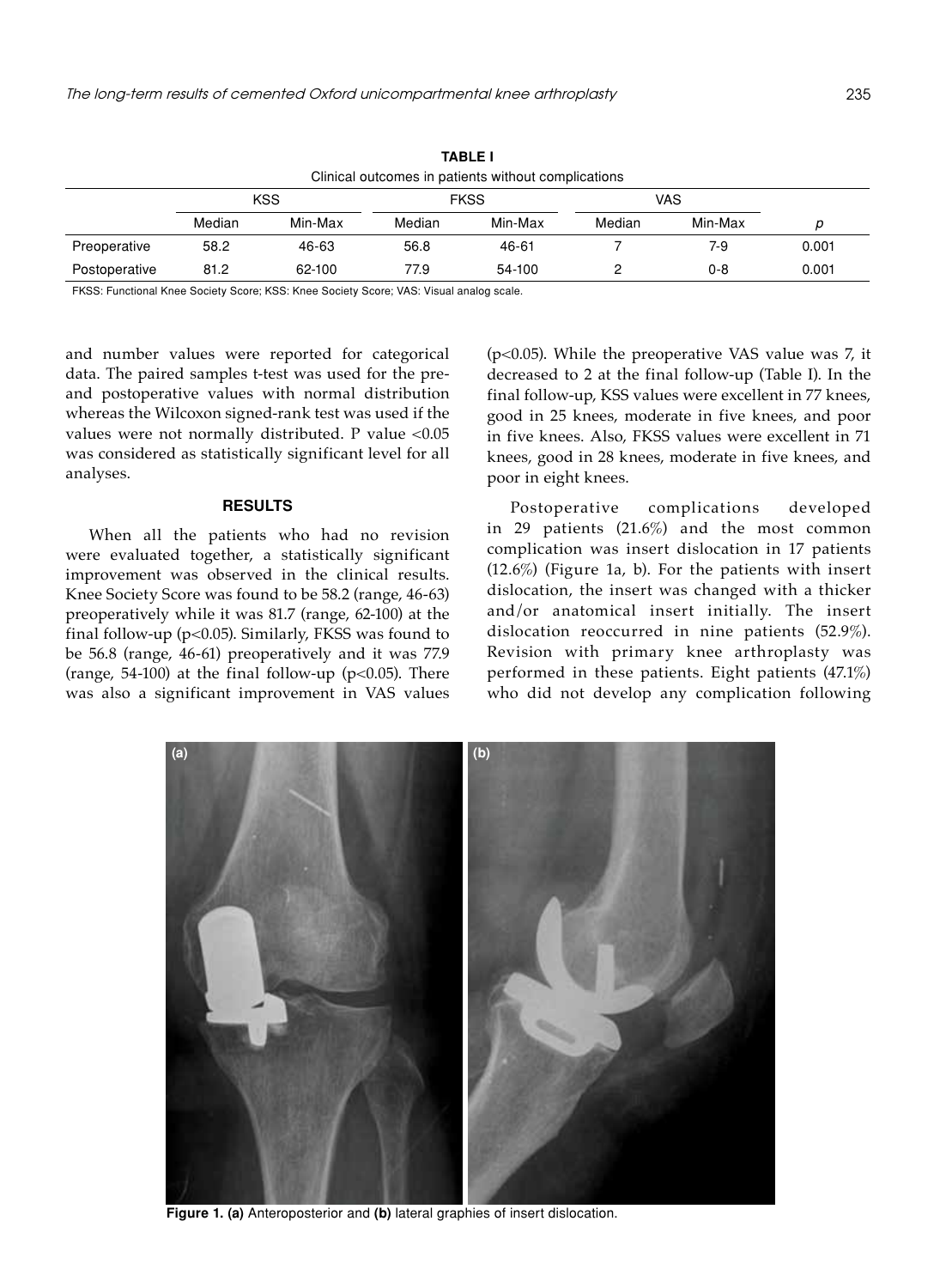

**Figure 2. (a)** Anteroposterior and **(b)** lateral graphies of tibial loosening.

the insert change were not included in the revision group. In these eight patients, anatomic insert was used for the insert change. Totally, 21 patients (15.6%) underwent revision knee surgeries. Among them, revision surgeries were performed due to insert redislocation in nine patients, tibial loosening in seven patients (Figure 2a, b), lateral compartment arthrosis in two patients (Figure 3), patellofemoral arthrosis in one patient, medial joint pain in one patient and medial collateral ligament failure in one patient (Table II). Revision knee arthroplasty with primary total knee replacement (TKR) was performed in 19 patients and revision knee arthroplasty in two patients. Tibial extension stem was used in three of these 19 TKR patients (Figure 4a, b). No infection was observed in any of the patients. The mean time to the revision was 72 months (range, 27-88 months). Unicompartmental knee arthroplasty survival rate by Kaplan-Meier index was 85.5% in 126 months (Figure 5).

Radiological examination revealed the existence of radiolucent area in 12 (10.7%) stable knees. Based on the classification of Gulati et al.<sup>[13]</sup> as criteria, the radiolucent areas were found to exist in localization six in the majority of patients (n=9). The preoperative tibiofemoral angle was about 3 degrees of varus (ranges from 10 degrees varus to 5 degrees valgus) while the tibiofemoral angle was 3 degrees of valgus at the final follow-up (ranges from 5 degrees varus to 10 degrees valgus).

### **DISCUSSION**

Findings of this study indicate that the rate of complications of mobile phase Oxford insertion UKA surgery was high and long-term survival was low. The rate of early revision related to aseptic causes was



**Figure 3.** Anteroposterior graphy of knee lateral compartment arthrosis.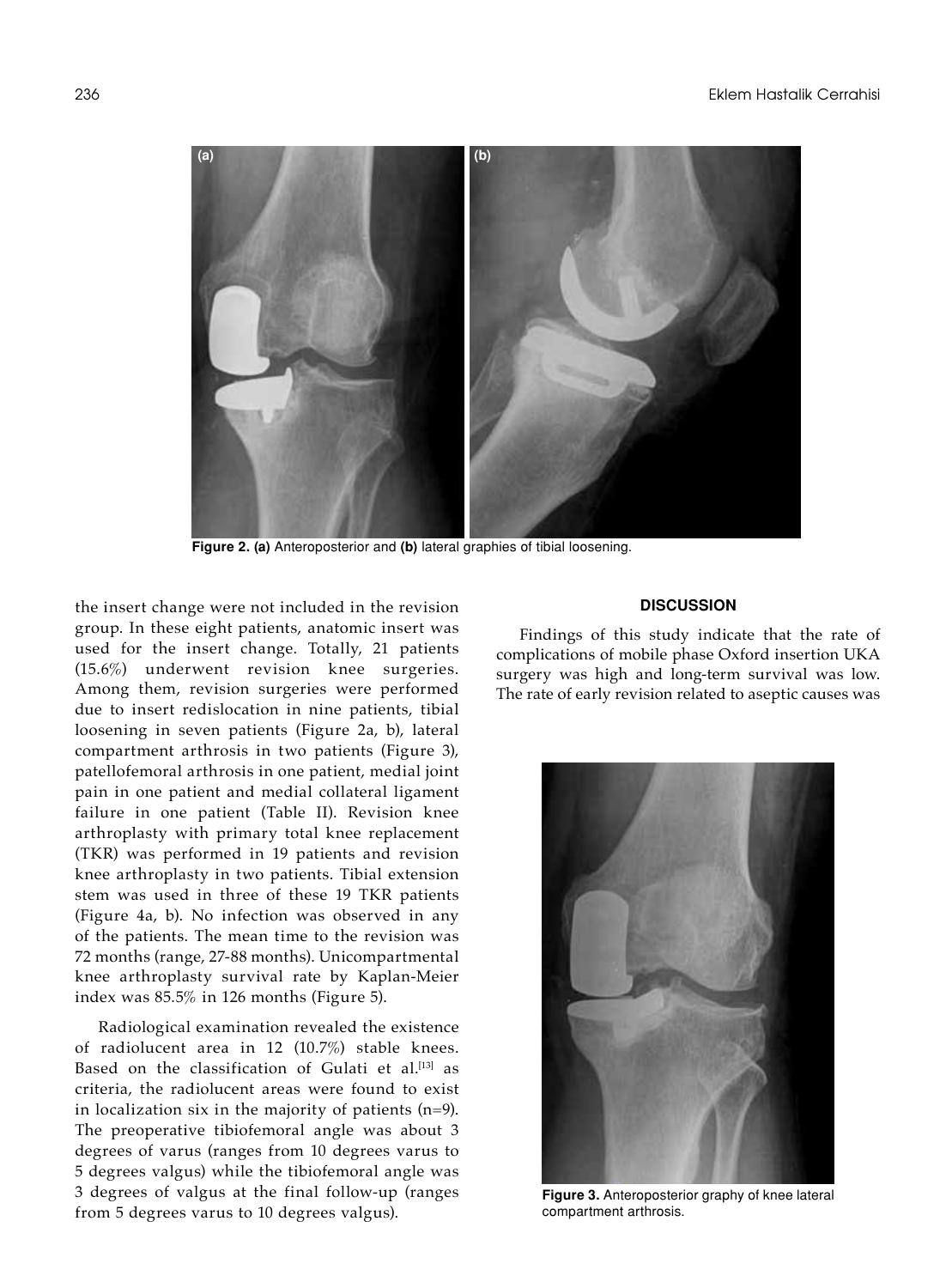| 18955 U<br>Indications for revision |                                                                     |  |  |  |  |  |
|-------------------------------------|---------------------------------------------------------------------|--|--|--|--|--|
|                                     |                                                                     |  |  |  |  |  |
| 9                                   | 9 Primary total knee replacement                                    |  |  |  |  |  |
|                                     | 6 Primary total knee replacement<br>revision total knee replacement |  |  |  |  |  |
| 2                                   | Primary total knee replacement                                      |  |  |  |  |  |
|                                     | Primary total knee replacement                                      |  |  |  |  |  |
|                                     | Primary total knee replacement                                      |  |  |  |  |  |
|                                     | Revision with hinged total knee replacement                         |  |  |  |  |  |
|                                     |                                                                     |  |  |  |  |  |

**Table II**

also higher compared to the rate of TKA reported in the literature.[7-9]

While Oxford UKA is one of the most widely used UKA implants worldwide, contradictory data regarding to the outcomes of use of this implant have been reported. In 1998, the 10-year survival rate was first reported by the designer surgeons as 97.3%.[14] In addition, implant survival rates of  $97\%$  in seven years<sup>[14]</sup> and 91% in 20 years<sup>[15]</sup> were previously reported. There are also contradictory results: in a study conducted in Sweden, a revision rate of 7% was reported at the end of six years.<sup>[6]</sup> Authors of the abovementioned

study suggested the use of this implant if the results of long-term and comparative studies were to be successful.<sup>[6]</sup> Unicompartmental knee arthroplasty and TKA survival rates were compared in another study based on England and Wales registry data in 2014, which included 25,334 UKA and 75,996 TKA cases.[7] As a result of the study, TKA survival was found to be 94.6% while UKA survival was 87% on an average of eight-year follow-up. They further reported that the revision rates were higher in UKA cases and the most common reason of revision was aseptic loosening.<sup>[7]</sup> In a 2008 study based on Finnish registry



**Figure 4. (a)** Anteroposterior and **(b)** lateral graphies of revision of unicompartmental knee arthroplasty with primary total knee replacement.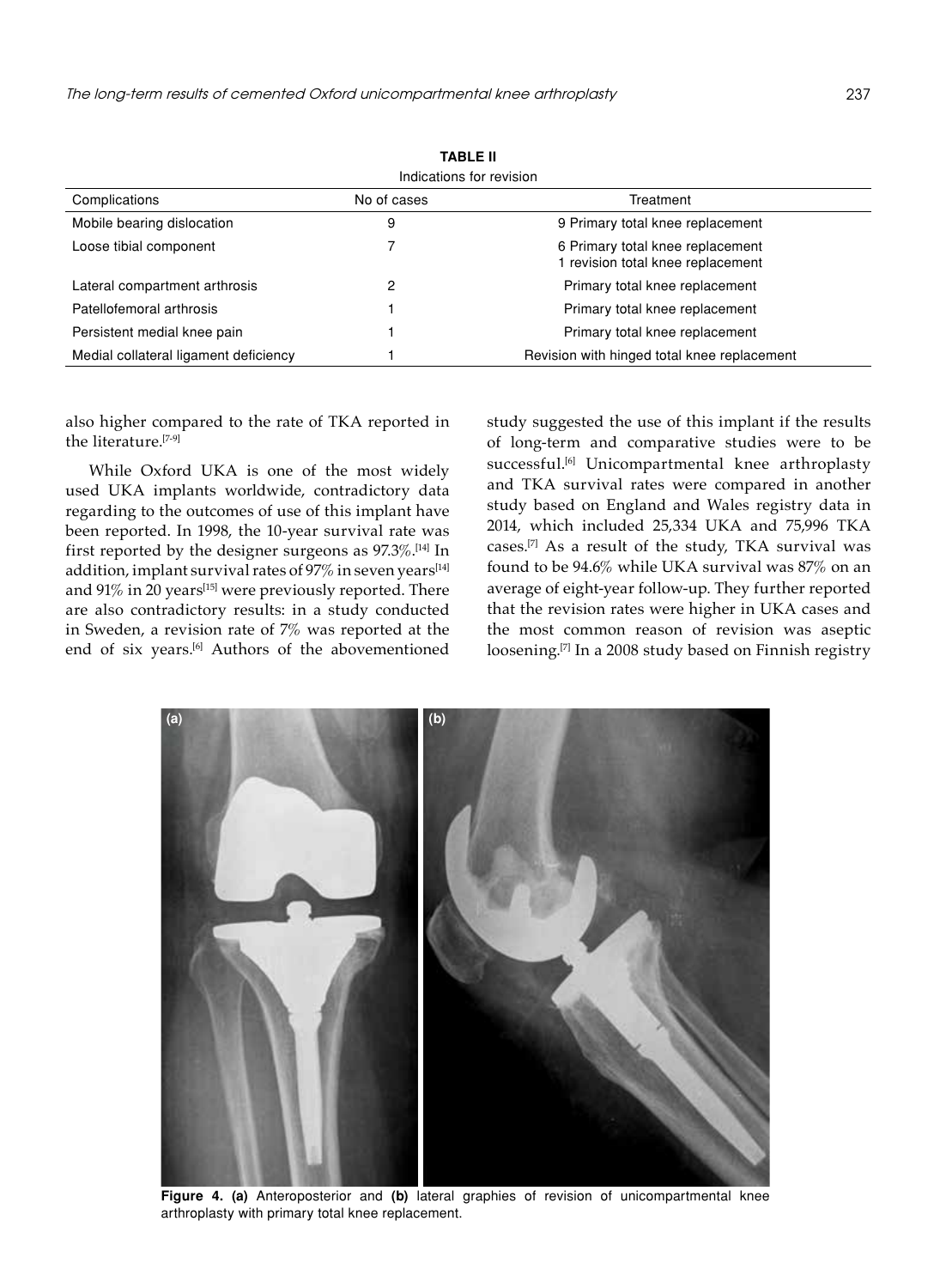

data, the UKA survival rate was 73% at mean 10-year follow-up and 60% at 15-year follow-up. In this study, TKA survival was reported as 90% in 10 years and 80% in 15 years. The authors concluded that the survival rate of UKA is low and the rate of revision is high, and that this surgery is not cost effective in contrast to the common belief that early revision is necessary due to the high rate of revision.[8] In another multicenter study conducted in USA in 2019, UKA was reported to have higher revision rates compared to TKA at seven-year follow-up and have worse survival rate (97% vs. 80%).[9] Other studies have also reported similar high revision rates over time.<sup>[16,17]</sup>

When compared with the long-term follow-up results of TKA (90%[7] and 97%[8]) in the registry data, the survival rate of UKA in our study was lower and the early revision rate due to aseptic reasons was higher. The complication rate in our study was found to be 21.6%, the revision rate due to aseptic causes was 15.6% and the implant survival rate was 85.5% in 126 months.

Based on the studies comparing the clinical results of UKA with TKA, the clinical outcomes of both surgeries have been reported to be similar generally.<sup>[18,19]</sup> Lyons et al.<sup>[18]</sup> compared the pre- and postoperative clinical outcomes of 5,606 TKA and 279 UKA surgeries with the Knee Society Clinical Rating System, the short form-12, and the Western Ontario and McMaster Universities Osteoarthritis Index scores, and showed better postoperative clinical

scores in UKA compared to those of TKA. In the same study, they also reported that the change in pre- and postoperative scores was similar in both surgeries.<sup>[18]</sup> The results of the abovementioned study also reported that the clinical scores of patients undergoing TKA in preoperative measurements were lower than those of the patients undergoing UKA. The improvement in clinical scores was at the same level in the postoperative period although the overall scores in TKA were lower than those in UKA, emphasizing that both surgeries had similar effect on improving clinical scores.[18] In our study, KSS, FKSS and VAS scores were used to evaluate the clinical scores. In the evaluation of uncomplicated patients, the mean KSS/FKSS/VAS scores were 58.2 (46-63)/56.8 (46-61)/7 preoperatively and 81.7 (62-100)/77.9 (54-100)/2 at the last follow-up. Statistically significant differences consistent with the literature were found between pre- and postoperative control times in KSS, FKSS and VAS scores ( $p<0.05$ ).

It is commonly known that there is a learning curve for Oxford UKA.[20] Meanwhile, the surgeon's experience and education are also important for performing Oxford UKA. In order to learn a new surgery, the surgeon must have surgical experience along with a high number of performed surgeries.[21] In one study, it was reported that the surgeon must perform at least 14 Oxford UKA surgeries per year for a successful Oxford implantation.[22] Another important criterion is that the rate of TKA/UKA in the clinic should be 3. During the study period, 878 TKAs and 187 UKAs were performed in our clinic, resulting in a rate of approximately 4/1 in our study.

Several studies on Oxford UKA have also been conducted in Turkey, reporting successful short- and mid-term clinical results.<sup>[10-12]</sup> For example, Aslan et al., $[10]$  conducted a 28-month follow-up study on cemented Oxford UKA in 27 patients in 2007 and reported that only two (7.4%) patients required revision surgery due to tibial collapse. Furthermore, in 2010, Parmaksızoğlu et al.<sup>[11]</sup> reported the outcomes of 38 cases of cemented Oxford UKA for 24-month follow-up. They reported excellent outcomes with no patients having any complications.[11] In another study, Cepni et al.,  $[12]$  reported the outcomes of 67 patients with obesity (body mass index >30) in 2014 for a mean of 67.5-month follow-up. They found no complications during this time period except three insert dislocations.[12] The reported results of these studies are consistent with the early- and mid-term results reported by the Oxford designer surgeons. On the other hand, our findings are consistent with the studies using the registry data of England, Sweden,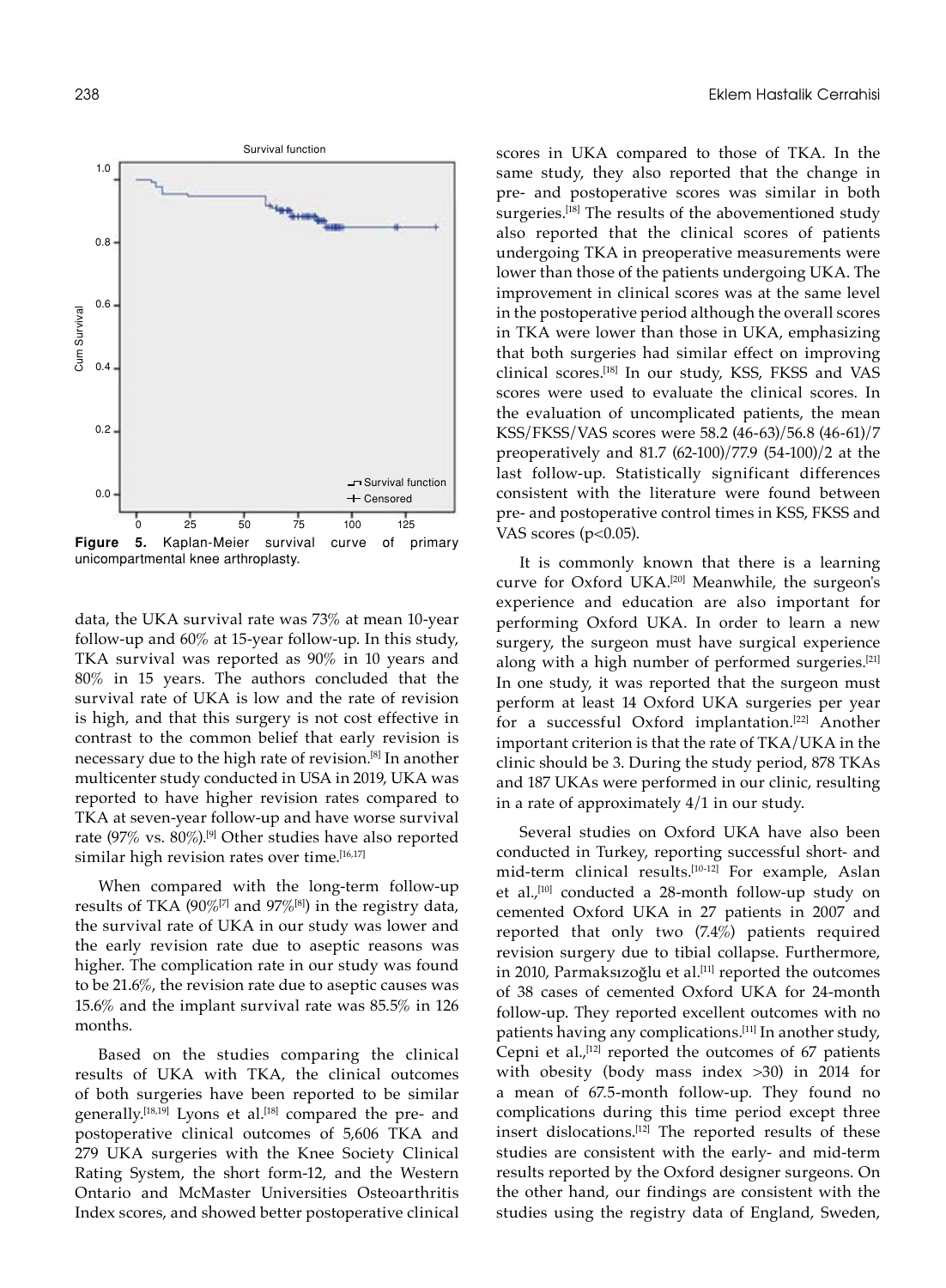and Finland, suggesting that long-term follow-up studies with larger sample sizes are more reliable.

Although several studies have reported successful UKA results in Turkey, some researchers in Turkey have been approaching this surgery cautiously. For example, in a review published by Atik,<sup>[23]</sup> it was clearly stated that surgeons were willing to perform UKA surgery that is a minimally invasive procedure offering shorter hospital and rehabilitation periods; however, they believed that it would not be appropriate to use a new design as a marketing tool until its effectiveness and safety are scientifically supported.<sup>[23]</sup> The overall results of the current study also support the notion in the abovementioned review.

The limitations of our study were that it was a single-center study and all the surgeries were performed only by two surgeons. Therefore, future multicenter and comparative studies are required to further validate our findings.

In conclusion, in our study, the complication and aseptic revision rates of medial compartment osteoarthritis treatment with Oxford cemented UKA were higher than those of TKA rates reported in the literature. In line with this result, surgeons should be careful in selecting UKA for the treatment of medial compartment osteoarthritis of the knee. Therefore, based on our findings, we do not recommend the use of Oxford UKA surgery commonly in the treatment of medial compartment osteoarthritis.

#### **Declaration of conflicting interests**

The authors declared no conflicts of interest with respect to the authorship and/or publication of this article.

#### **Funding**

The authors received no financial support for the research and/or authorship of this article.

#### **REFERENCES**

- 1. Ritter MA, Faris PM, Thong AE, Davis KE, Meding JB, Berend ME. Intra-operative findings in varus osteoarthritis of the knee. An analysis of pre-operative alignment in potential candidates for unicompartmental arthroplasty. J Bone Joint Surg [Br] 2004;86:43-7.
- 2. Repicci JA1, Eberle RW. Minimally invasive surgical technique for unicondylar knee arthroplasty J South Orthop Assoc 1999;8:20-7
- 3. Murray DW, Goodfellow JW, O'Connor JJ. The Oxford medial unicompartmental arthroplasty: a ten-year survival study. J Bone Joint Surg [Br] 1998;80:983-9.
- 4. Müller PE, Pellengahr C, Witt M, Kircher J, Refior HJ, Jansson V. Influence of minimally invasive surgery on implant positioning and the functional outcome for medial unicompartmental knee arthroplasty. J Arthroplasty 2004;19:296-301.
- 5. Saxler G, Temmen D, Bontemps G. Medium-term results of the AMC-unicompartmental knee arthroplasty. Knee 2004;11:349-55.
- 6. Lewold S, Goodman S, Knutson K, Robertsson O, Lidgren L. Oxford meniscal bearing knee versus the Marmor knee in unicompartmental arthroplasty for arthrosis. A Swedish multicenter survival study. J Arthroplasty 1995;10:722-31.
- 7. Liddle AD, Judge A, Pandit H, Murray DW. Adverse outcomes after total and unicompartmental knee replacement in 101,330 matched patients: a study of data from the National Joint Registry for England and Wales. Lancet 2014;384:1437-45.
- 8. Koskinen E, Eskelinen A, Paavolainen P, Pulkkinen P, Remes V. Comparison of survival and cost-effectiveness between unicondylar arthroplasty and total knee arthroplasty in patients with primary osteoarthritis: a follow-up study of 50,493 knee replacements from the Finnish Arthroplasty Register. Acta Orthop 2008;79:499-507.
- 9. Hansen EN, Ong KL, Lau E, Kurtz SM, Lonner JH. Unicondylar knee arthroplasty has fewer complications but higher revision rates than total knee arthroplasty in a study of large united states databases. J Arthroplasty 2019;34:1617-25.
- 10. Aslan H, Ersan O, Baz AB, Duman E, Aydin E, Ateş Y. Midterm results of Oxford phase 3 unicondylar knee arthroplasty for medial osteoarthritis. Acta Orthop Traumatol Turc 2007;41:367-72.
- 11. Parmaksizoğlu AS, Kabukçuoğlu Y, Ozkaya U, Bilgili F, Aslan A. Short-term results of the Oxford phase 3 unicompartmental knee arthroplasty for medial arthritis. Acta Orthop Traumatol Turc 2010;44:135-42.
- 12. Cepni SK, Arslan A, Polat H, Yalçin A, Parmaksizoğlu AS. Mid-term results of Oxford Phase 3 unicompartmental knee arthroplasty in obese patients. Acta Orthop Traumatol Turc 2014;48:122-6.
- 13. Gulati A, Chau R, Pandit HG, Gray H, Price AJ, Dodd CA, et al. The incidence of physiological radiolucency following Oxford unicompartmental knee replacement and its relationship to outcome. J Bone Joint Surg [Br] 2009;91:896-902.
- 14. Pandit H, Jenkins C, Barker K, Dodd CA, Murray DW. The Oxford medial unicompartmental knee replacement using a minimally-invasive approach. J Bone Joint Surg [Br] 2006;88:54-60.
- 15. Price AJ, Svard U. A second decade lifetable survival analysis of the Oxford unicompartmental knee arthroplasty. Clin Orthop Relat Res 2011;469:174-9.
- 16. Chou DT, Swamy GN, Lewis JR, Badhe NP. Revision of failed unicompartmental knee replacement to total knee replacement. Knee 2012;19:356-9.
- 17. Schroer WC, Barnes CL, Diesfeld P, LeMarr A, Ingrassia R, Morton DJ, et al. The Oxford unicompartmental knee fails at a high rate in a high-volume knee practice. Clin Orthop Relat Res 2013;471:3533-9.
- 18. Lyons MC, MacDonald SJ, Somerville LE, Naudie DD, McCalden RW. Unicompartmental versus total knee arthroplasty database analysis: is there a winner? Clin Orthop Relat Res 2012;470:84-90.
- 19. Newman J, Pydisetty RV, Ackroyd C. Unicompartmental or total knee replacement: the 15-year results of a prospective randomised controlled trial. J Bone Joint Surg [Br] 2009;91:52-7.